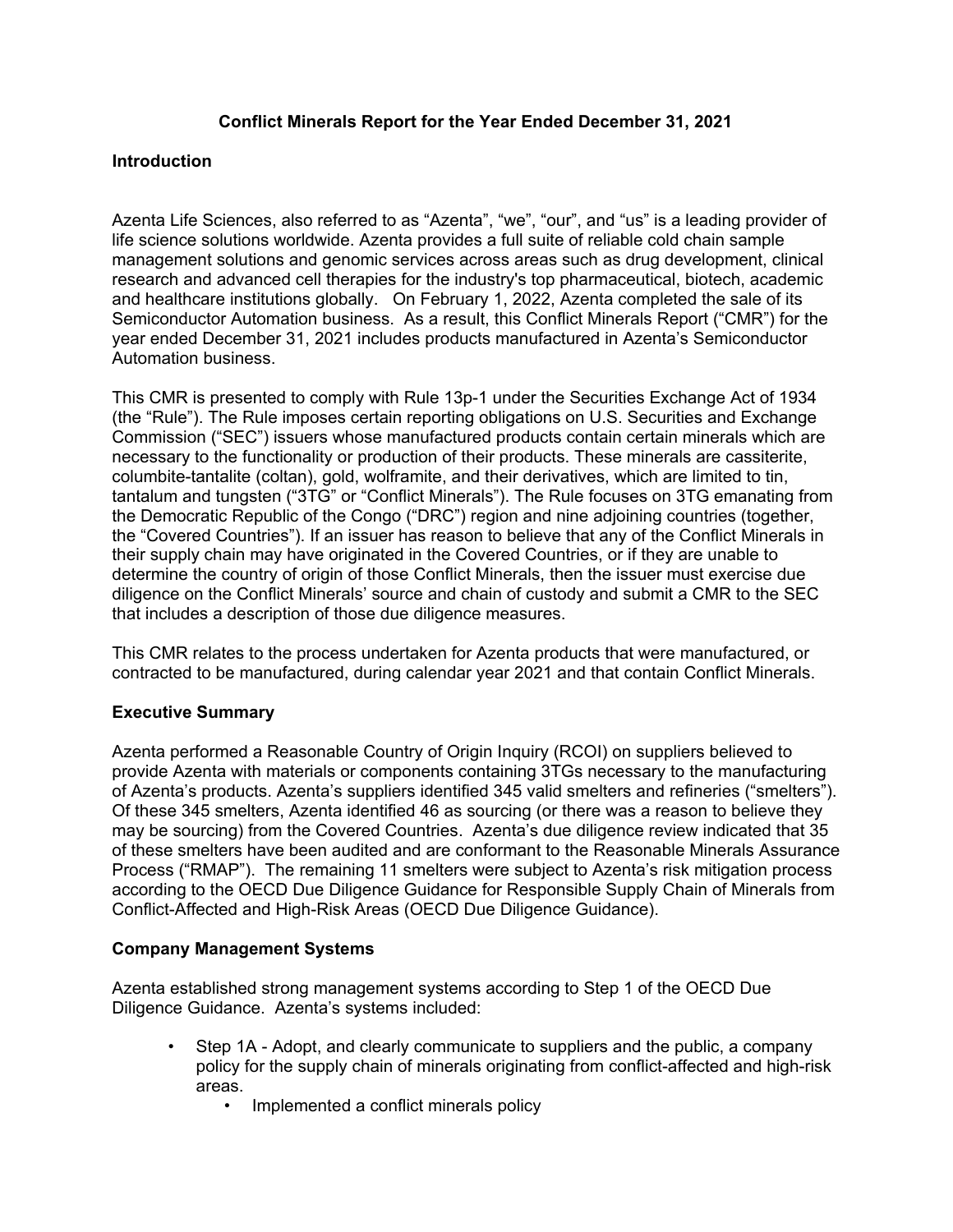- Policy made publicly available
	- [https://investors.azenta.com/corporate-governance.](https://investors.azenta.com/corporate-governance)
- Policy communicated directly to suppliers as part of RCOI process
- Step 1B Structure internal management to support supply chain due diligence
	- Maintained an internal cross functional team to support supply chain due diligence
	- Appointed a member of the senior staff with the necessary competence, knowledge, and experience to oversee supply chain due diligence
	- Applied the resources necessary to support the operation and monitoring of these processes including internal resources and external consulting support.
- Step 1C Establish a system of transparency, information collection and control over the supply chain
	- Implemented a process to collect required supplier and smelter RCOI and due diligence data. Full details on the supply chain data gathering are included in the RCOI and due diligence sections of this Report.
- Step 1D Strengthen company engagement with suppliers
	- Directly engaged suppliers during RCOI process.
	- Reviewed supplier responses as part of RCOI process.
	- Added conflict minerals compliance to new supplier contracts and Azenta's supplier code of conduct.
	- Implemented a plan to improve the quantity and quality of supplier and smelter responses year over year.
- Step 1E Establish a company and/or mine level grievance mechanism.
	- Recognized the RMAP's three audit protocols for gold, tin/tantalum, and tungsten as valid sources of smelter or mine level grievances.
	- Azenta's ethics violations reporting system allows employees to voice confidentially without any fear of retribution, any concerns with the violations of the Azenta's conflict minerals policy

# **Reasonable Country of Origin Inquiry (RCOI)**

Azenta designed its RCOI process in accordance with Step 2A and 2B of the OECD Due Diligence Guidance. Azenta's RCOI process involved two stages:

- Stage 1 Supplier RCOI (Step 2A of the OECD Due Diligence Guidance)
- Stage 2 Smelter RCOI (Step 2B of the OECD Due Diligence Guidance)

# *Supplier RCOI*

Azenta designed its supplier RCOI process to identify, to the best of Azenta's efforts, the smelters in Azenta's supply chain in accordance with Step 2A of the OECD Due Diligence Guidance. Azenta's supplier RCOI process for the 2021 reporting period included the following

- Developing a list of suppliers providing 3TG containing components to Azenta.
- Contacting each supplier and requesting the industry standard Conflict Minerals Reporting Template ("CMRT") including smelter information.
- Reviewing supplier responses for accuracy and completeness.
- Amalgamating supplier provided smelters into a single unique list of smelters meeting the definition of a smelter under one of three industry recognized audit protocols.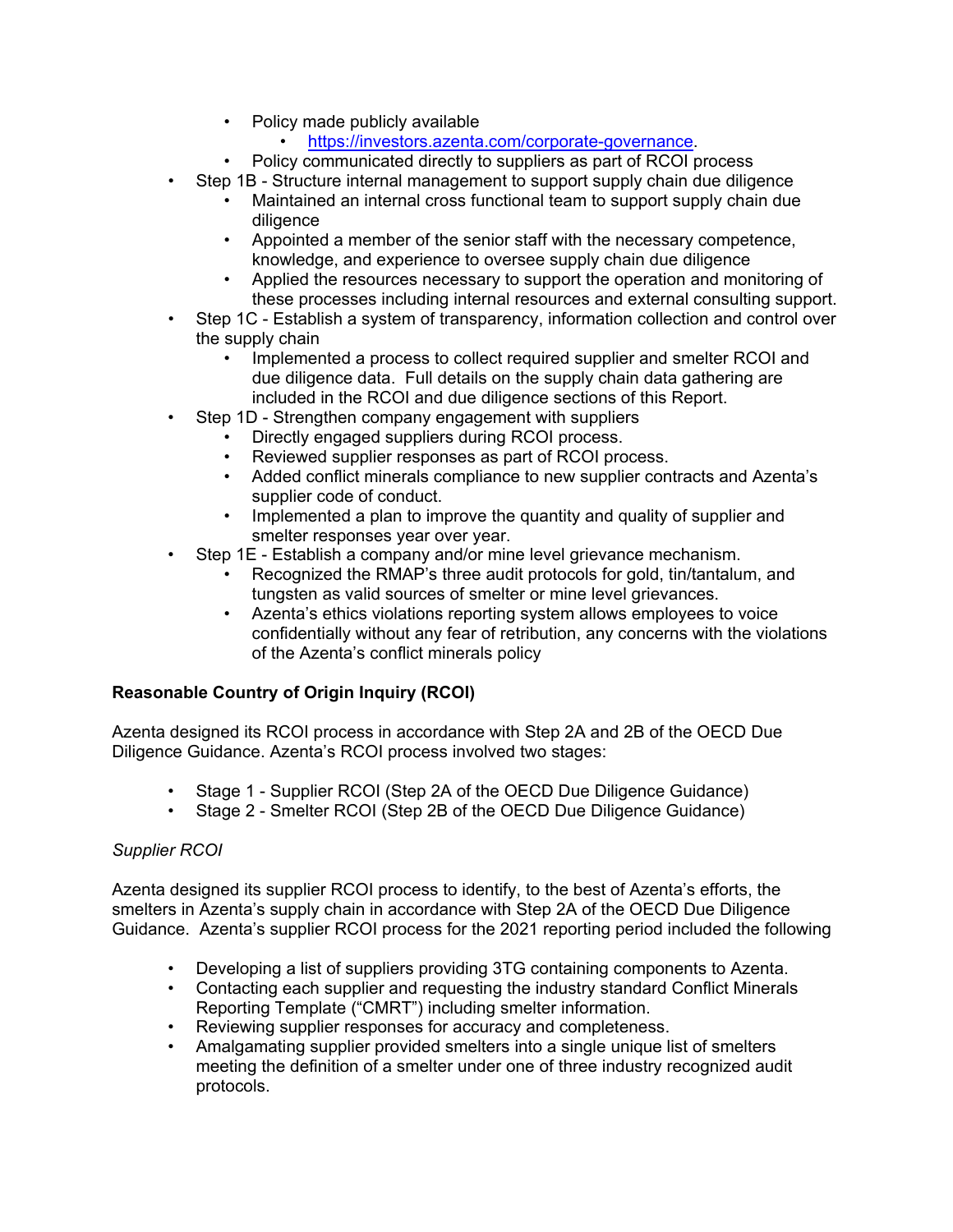• Reviewing the final smelter list (and compared it to industry peers) to determine if Azenta identified reasonably all of the smelters in their supply chain.

For the 2021 reporting period, Azenta's RCOI process was executed by Claigan Environmental Inc. ("Claigan").

Azenta's suppliers identified 345 smelters in their supply chain. The specific list of smelters is included in the Smelter and Refineries section at the end of this report.

# *Smelter RCOI*

Due to the overlap between supplier RCOI and smelter due diligence, the smelter RCOI process is summarized in the due diligence section of this report.

# **Due Diligence**

Azenta's Due Diligence Process was designed in accordance with the applicable sections of Steps 2, 3, and 4 of the OECD Due Diligence Guidance.

## *Smelter RCOI and Due Diligence*

Azenta's smelter RCOI and due diligence process were designed to

- Identify the scope of the risk assessment of the mineral supply chain (OECD Step 2B).
- Assess whether the smelters/refiners have carried out all elements of due diligence for responsible supply chains of minerals from conflict-affected and high-risk areas (OECD Step 2C).
- Where necessary, carry out, including through participation in industry-driven programs, joint spot checks at the mineral smelter/refiner's own facilities (OECD Step 2D).

Azenta's smelter RCOI and Due Diligence Process included the following -

- For each smelter identified in Azenta's supply chain
	- Azenta attempted direct engagement with the smelter to determine whether or not the smelter sources from the DRC or surrounding countries
	- For smelters that declared directly (e.g. email correspondence, publicly available conflict minerals policy, or information available on their website) or through their relevant industry association that they did not source from the DRC or surrounding countries, and were not conformant to the RMAP, Azenta reviewed publicly available information to determine if there was any contrary evidence to the smelter's declaration. The sources reviewed included
		- Public internet search (Google) of the facility in combination with each of the Covered Countries
		- Review of specific NGO publications. NGO publications reviewed included
			- Enough Project
			- Global Witness
			- Southern Africa Resource Watch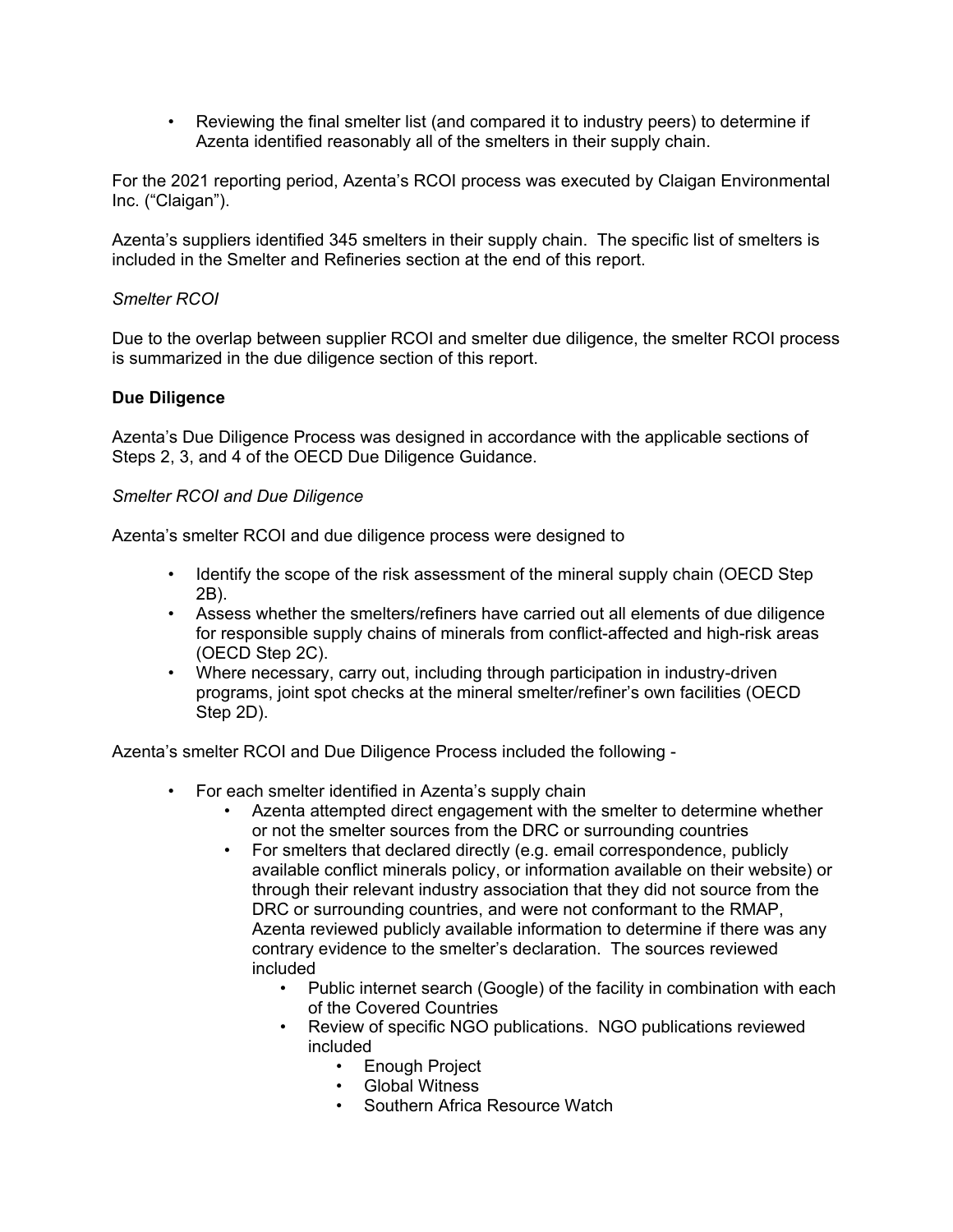- Radio Okapi
- The most recent UN Group of Experts report on the DRC
- For smelters that did not respond to direct engagement, Azenta reviewed publicly available sources to determine if there was any reason to believe that the smelter may have sourced from the Covered Countries during the reporting period.
	- Azenta reviewed the same sources as those used to compare against smelter sourcing declarations.
- For high risk smelters (smelters that are sourcing from or there is reason to believe they may be sourcing from the Covered Countries) and are not conformant to the RMAP, Azenta communicates the risk to a designated member of senior management (OECD Step 3A) and conducts risk mitigation on the smelter according to OECD Step 3B.

For the 2021 reporting period, Azenta's smelter RCOI and Due Diligence process was executed by Claigan Environmental Inc. (Claigan).

Azenta's suppliers identified 345 smelters. Azenta identified 46 smelters that source, or there is a reason to believe they may source, from the Covered Countries. Azenta determined that 35 of these 46 smelters have been audited and are conformant to the RMAP. Azenta conducted risk mitigation on the remaining 11 smelters.

## *Risk Mitigation*

Azenta conducted risk mitigation on 11 smelters that were not conformant to the RMAP. Azenta's risk mitigation was designed in accordance with Step 3B of the OECD Due Diligence Guidance and was reported to the Vice President and General Counsel, in accordance with Step 3A of the OECD Due Diligence Guidance. Azenta's risk mitigation process included the following -

- Additional due diligence to determine if there was any reason to believe the applicable smelter directly or indirectly finance or benefit armed groups in the DRC or adjoining countries.
- Verifying with internal stakeholders and relevant suppliers whether 3TGs from the applicable smelter were actually in Azenta's supply chain in the 2021 reporting period.
- Direct engagement with the high-risk smelter to verify risk and to encourage the smelter to become conflict free.

Risk mitigation was required for 11 smelters verified by suppliers likely to be in Azenta's supply chain.

#### *Gold Refinery – United Arab Emirates (Four in UAE)*

Azenta does not currently have reason to believe that these four smelters benefited or financed the armed groups in the covered countries during the reporting period. Azenta is continuing to work with its suppliers who source from these smelters to adequately address the removal of these smelters from its supply chain.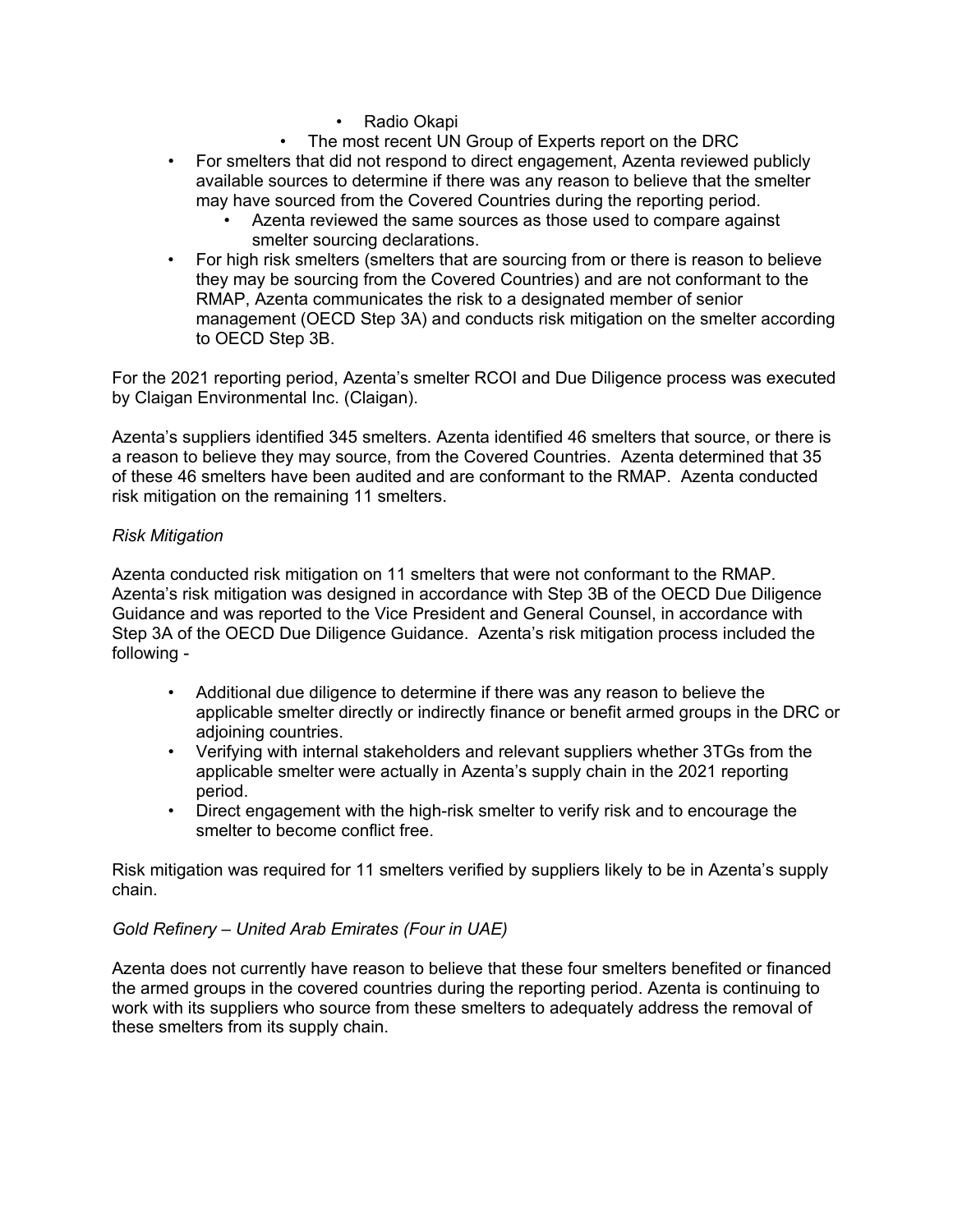## *Gold Refinery – Belgium (Two in Belgium)*

Azenta does not currently have reason to believe that these two smelters benefited or financed the armed groups in the covered countries during the reporting period. Azenta is continuing to work with its suppliers who source from these smelters to adequately address the removal of this smelter from its supply chain.

## *Gold Refinery – Sudan*

Azenta does not currently have reason to believe that this smelter benefited or financed the armed groups in the covered countries during the reporting period. Azenta is continuing to work with its suppliers who source from this smelter to adequately address the removal of this smelter from its supply chain.

#### *Gold Refinery – Uganda*

Reports published in 2017 and 2018 allege that this refinery is linked to gold smuggled from the DRC. While the smelter denied these allegations and claimed to seek  $3<sup>rd</sup>$  party confirmation of their sourcing practices, they have yet to appear on the RMAP Active list. Azenta is continuing to work with its suppliers who source from this smelter to adequately address the removal of this smelter from its supply chain.

## *Gold Refinery - Zimbabwe*

Azenta does not currently have reason to believe that this smelter benefited or financed the armed groups in the covered countries during the reporting period. Azenta is continuing to work with its suppliers who source from this smelter to adequately address the removal of this smelter from its supply chain.

#### *Gold Refinery – India (Two in India)*

Azenta does not currently have reason to believe that these two smelters benefited or financed the armed groups in the covered countries during the reporting period. Azenta is continuing to work with its suppliers who source from this smelter to adequately address the removal of these smelters from its supply chain.

#### **Improvement Plan**

Azenta is taking and will continue to take the following steps to improve the due diligence conducted to further mitigate risk that the necessary conflict minerals in Azenta's products could directly or indirectly benefit or finance armed groups in the Covered Countries:

- a. Including a conflict minerals clause in all new and renewing supplier contracts.
- b. Continuing to drive our suppliers to obtain current, accurate, and complete information about the smelters in their supply chain.
- c. Engaging smelters sourcing from the Covered Countries to be audited and certified to a protocol recognized by the RMAP.
- d. Follow up in 2022 on smelters requiring risk mitigation, but not removal from Azenta's supply chain.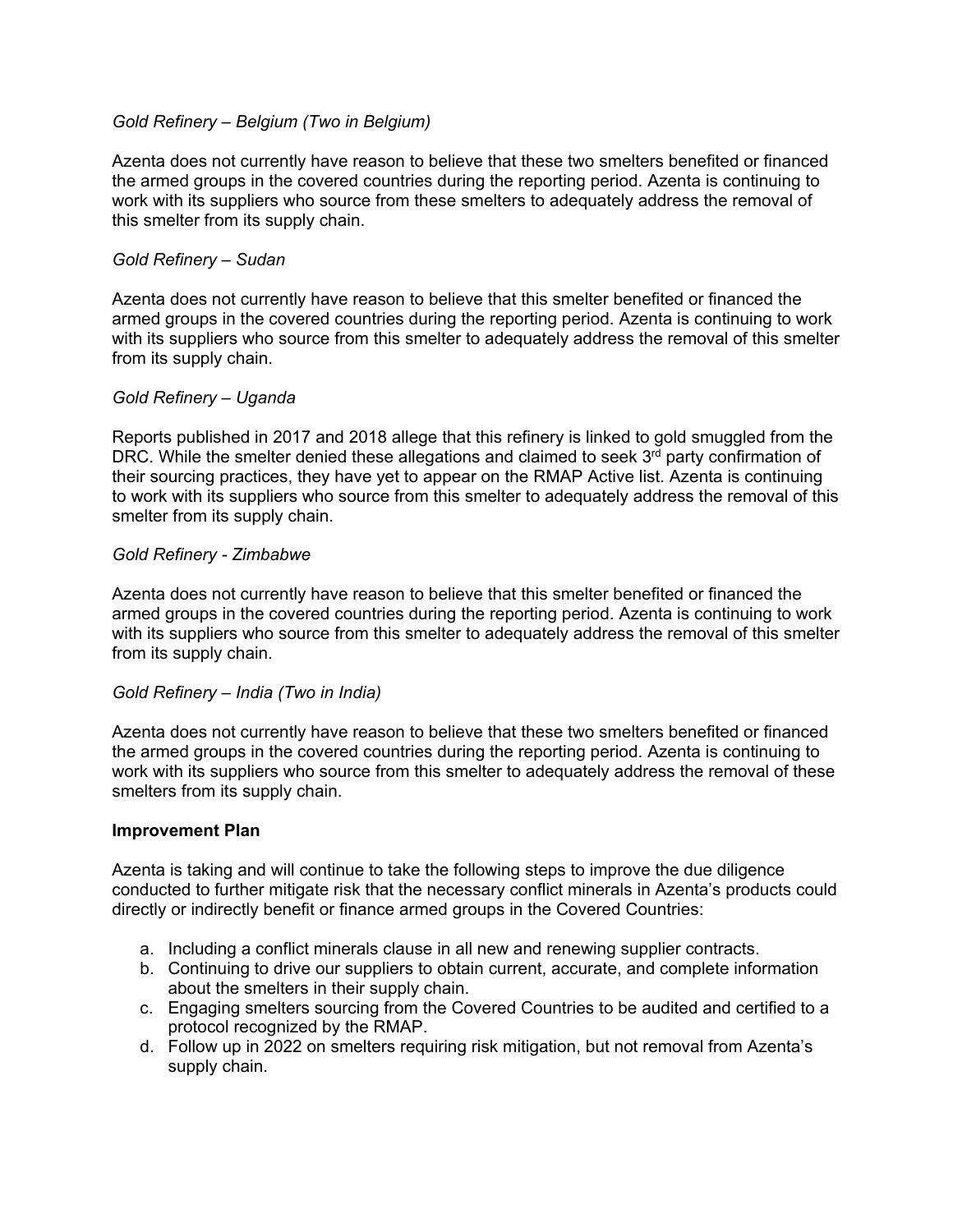# **Smelters and Refineries**

Below are the smelters reported to Azenta's as likely in Azenta's supply chain in the 2021 reporting period.

| Metal | <b>Smelter</b>                                                | <b>CID</b> |
|-------|---------------------------------------------------------------|------------|
| Gold  | 8853 S.p.A.                                                   | CID002763  |
| Gold  | Abington Reldan Metals, LLC                                   | CID002708  |
| Gold  | <b>Advanced Chemical Company</b>                              | CID000015  |
| Gold  | African Gold Refinery                                         | CID003185  |
| Gold  | Aida Chemical Industries Co., Ltd.                            | CID000019  |
| Gold  | Al Etihad Gold Refinery DMCC                                  | CID002560  |
| Gold  | <b>Alexy Metals</b>                                           | CID003500  |
| Gold  | Allgemeine Gold-und Silberscheideanstalt A.G.                 | CID000035  |
| Gold  | Almalyk Mining and Metallurgical Complex (AMMC)               | CID000041  |
| Gold  | AngloGold Ashanti Córrego do Sítio Mineração                  | CID000058  |
| Gold  | Argor-Heraeus S.A.                                            | CID000077  |
| Gold  | Asahi Pretec Corp.                                            | CID000082  |
| Gold  | Asahi Refining Canada Ltd.                                    | CID000924  |
| Gold  | Asahi Refining USA Inc.                                       | CID000920  |
| Gold  | Asaka Riken Co., Ltd.                                         | CID000090  |
| Gold  | Atasay Kuyumculuk Sanayi Ve Ticaret A.S.                      | CID000103  |
| Gold  | <b>AU Traders and Refiners</b>                                | CID002850  |
| Gold  | <b>Augmont Enterprises Private Limited</b>                    | CID003461  |
| Gold  | <b>Aurubis AG</b>                                             | CID000113  |
| Gold  | <b>Bangalore Refinery</b>                                     | CID002863  |
| Gold  | Bangko Sentral ng Pilipinas (Central Bank of the Philippines) | CID000128  |
| Gold  | <b>Boliden AB</b>                                             | CID000157  |
| Gold  | C. Hafner GmbH + Co. KG                                       | CID000176  |
| Gold  | C.I Metales Procesados Industriales SAS                       | CID003421  |
| Gold  | Caridad                                                       | CID000180  |
| Gold  | CCR Refinery - Glencore Canada Corporation                    | CID000185  |
| Gold  | Cendres + Métaux S.A.                                         | CID000189  |
| Gold  | CGR Metalloys Pvt Ltd.                                        | CID003382  |
| Gold  | Chimet S.p.A.                                                 | CID000233  |
| Gold  | Chugai Mining                                                 | CID000264  |
| Gold  | Daye Non-Ferrous Metals Mining Ltd.                           | CID000343  |
| Gold  | Degussa Sonne / Mond Goldhandel GmbH                          | CID002867  |
| Gold  | Dijllah Gold Refinery FZC                                     | CID003348  |
| Gold  | DODUCO Contacts and Refining GmbH                             | CID000362  |
| Gold  | Dowa                                                          | CID000401  |
| Gold  | DSC (Do Sung Corporation)                                     | CID000359  |
| Gold  | Eco-System Recycling Co., Ltd. East Plant                     | CID000425  |
| Gold  | Eco-System Recycling Co., Ltd. North Plant                    | CID003424  |
| Gold  | Eco-System Recycling Co., Ltd. West Plant                     | CID003425  |
| Gold  | Emerald Jewel Industry India Limited (Unit 1)                 | CID003487  |
| Gold  | Emerald Jewel Industry India Limited (Unit 2)                 | CID003488  |
| Gold  | Emerald Jewel Industry India Limited (Unit 3)                 | CID003489  |
| Gold  | Emerald Jewel Industry India Limited (Unit 4)                 | CID003490  |
| Gold  | <b>Emirates Gold DMCC</b>                                     | CID002561  |
| Gold  | Fidelity Printers and Refiners Ltd.                           | CID002515  |
| Gold  | Fujairah Gold FZC                                             | CID002584  |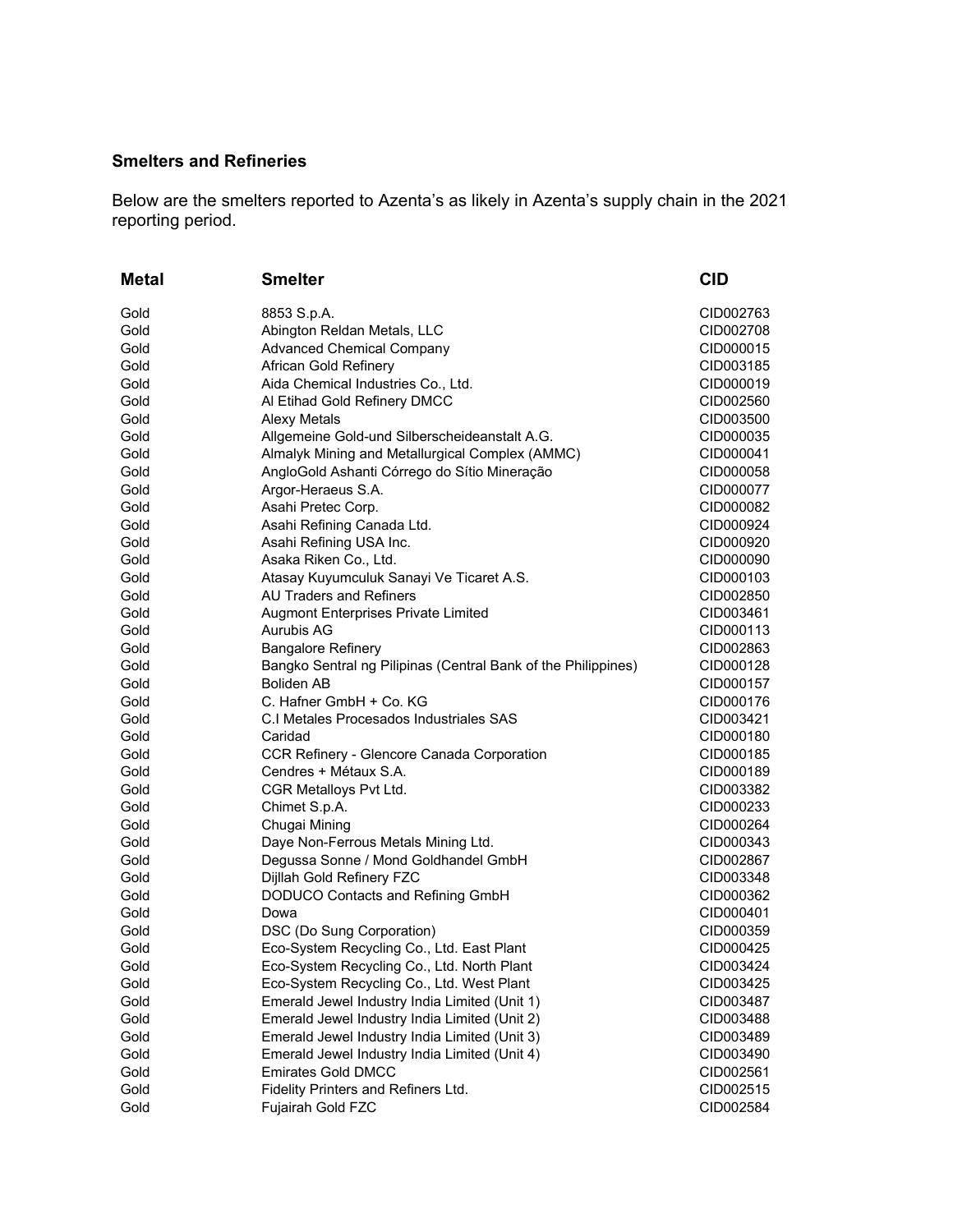| Gold | GCC Gujrat Gold Centre Pvt. Ltd.                                | CID002852 |
|------|-----------------------------------------------------------------|-----------|
| Gold | <b>Geib Refining Corporation</b>                                | CID002459 |
| Gold | <b>Gold Coast Refinery</b>                                      | CID003186 |
| Gold | Gold Refinery of Zijin Mining Group Co., Ltd.                   | CID002243 |
| Gold | Great Wall Precious Metals Co., Ltd. of CBPM                    | CID001909 |
| Gold | <b>Guangdong Jinding Gold Limited</b>                           | CID002312 |
| Gold | Guoda Safina High-Tech Environmental Refinery Co., Ltd.         | CID000651 |
| Gold | Hangzhou Fuchunjiang Smelting Co., Ltd.                         | CID000671 |
| Gold | Heimerle + Meule GmbH                                           | CID000694 |
| Gold | Henan Yuguang Gold & Lead Co., Ltd.                             | CID002519 |
| Gold | Heraeus Germany GmbH Co. KG                                     | CID000711 |
| Gold | Heraeus Metals Hong Kong Ltd.                                   | CID000707 |
| Gold | Hunan Chenzhou Mining Co., Ltd.                                 | CID000767 |
| Gold | Hunan Guiyang yinxing Nonferrous Smelting Co., Ltd.             | CID000773 |
| Gold | HwaSeong CJ Co., Ltd.                                           | CID000778 |
| Gold | Industrial Refining Company                                     | CID002587 |
| Gold | Inner Mongolia Qiankun Gold and Silver Refinery Share Co., Ltd. | CID000801 |
| Gold | International Precious Metal Refiners                           | CID002562 |
| Gold | Ishifuku Metal Industry Co., Ltd.                               | CID000807 |
| Gold | <b>Istanbul Gold Refinery</b>                                   | CID000814 |
| Gold | Italpreziosi                                                    | CID002765 |
| Gold | JALAN & Company                                                 | CID002893 |
| Gold | Japan Mint                                                      | CID000823 |
| Gold | Jiangxi Copper Co., Ltd.                                        | CID000855 |
| Gold | JSC Ekaterinburg Non-Ferrous Metal Processing Plant             | CID000927 |
| Gold | <b>JSC Novosibirsk Refinery</b>                                 | CID000493 |
| Gold | <b>JSC Uralelectromed</b>                                       | CID000929 |
| Gold | JX Nippon Mining & Metals Co., Ltd.                             | CID000937 |
| Gold | K.A. Rasmussen                                                  | CID003497 |
| Gold | <b>Kaloti Precious Metals</b>                                   | CID002563 |
| Gold | Kazakhmys Smelting LLC                                          | CID000956 |
| Gold | Kazzinc                                                         | CID000957 |
| Gold | Kennecott Utah Copper LLC                                       | CID000969 |
| Gold | KGHM Polska Miedź Spółka Akcyjna                                | CID002511 |
| Gold | Kojima Chemicals Co., Ltd.                                      | CID000981 |
| Gold | Korea Zinc Co., Ltd.                                            | CID002605 |
| Gold | Kundan Care Products Ltd.                                       | CID003463 |
| Gold | Kyrgyzaltyn JSC                                                 | CID001029 |
| Gold | Kyshtym Copper-Electrolytic Plant ZAO                           | CID002865 |
| Gold | L'azurde Company For Jewelry                                    | CID001032 |
| Gold | L'Orfebre S.A.                                                  | CID002762 |
| Gold | Lingbao Gold Co., Ltd.                                          | CID001056 |
| Gold | Lingbao Jinyuan Tonghui Refinery Co., Ltd.                      | CID001058 |
| Gold | LS-NIKKO Copper Inc.                                            | CID001078 |
| Gold | LT Metal Ltd.                                                   | CID000689 |
| Gold | Luoyang Zijin Yinhui Gold Refinery Co., Ltd.                    | CID001093 |
| Gold | Marsam Metals                                                   | CID002606 |
| Gold | Materion                                                        | CID001113 |
| Gold | Matsuda Sangyo Co., Ltd.                                        | CID001119 |
| Gold | <b>MD Overseas</b>                                              | CID003548 |
| Gold | Metal Concentrators SA (Pty) Ltd.                               | CID003575 |
| Gold | Metallix Refining Inc.                                          | CID003557 |
| Gold | Metalor Technologies (Hong Kong) Ltd.                           | CID001149 |
| Gold | Metalor Technologies (Singapore) Pte., Ltd.                     | CID001152 |
| Gold | Metalor Technologies (Suzhou) Ltd.                              | CID001147 |
| Gold | Metalor Technologies S.A.                                       | CID001153 |
| Gold | Metalor USA Refining Corporation                                | CID001157 |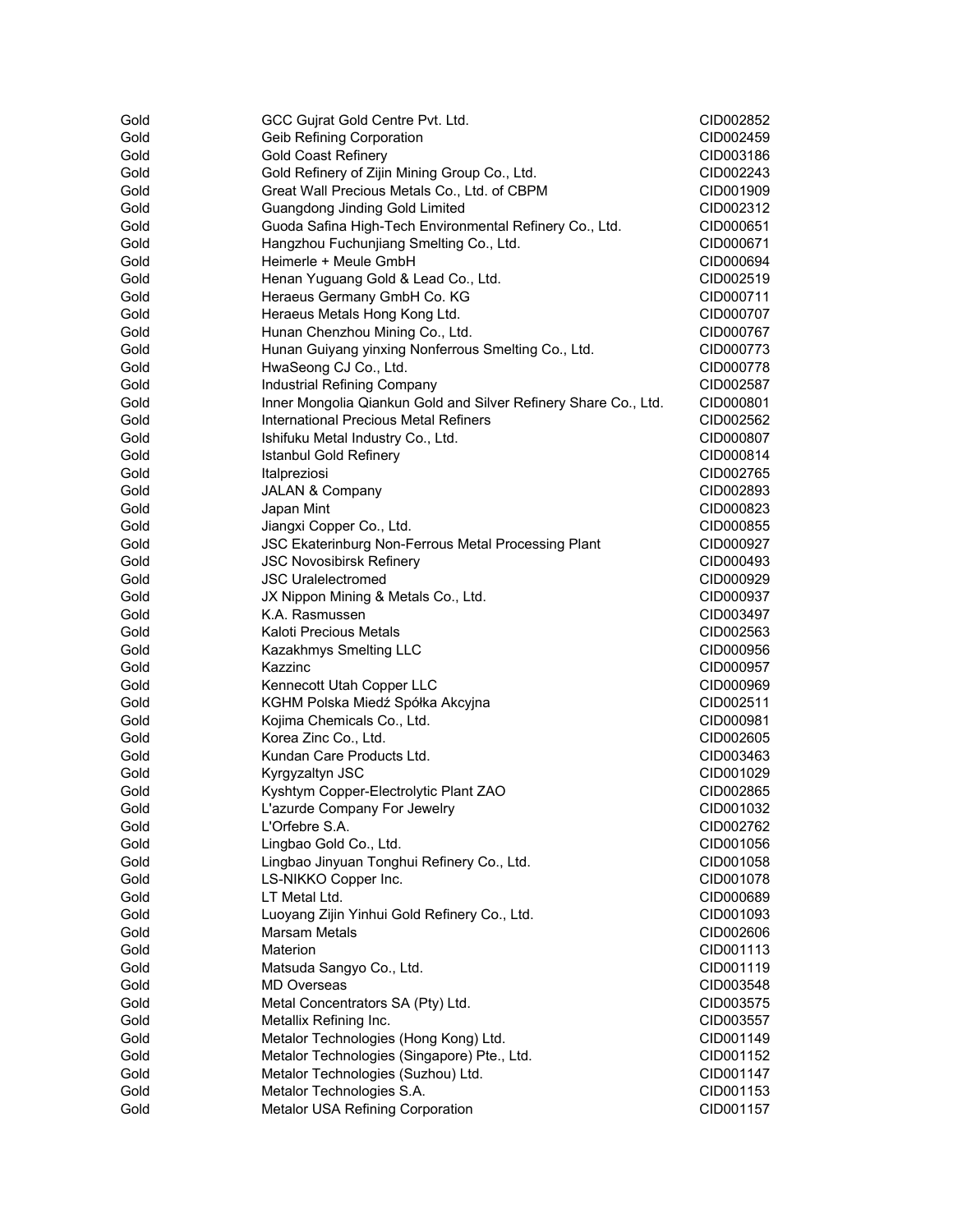| Gold | Metalúrgica Met-Mex Peñoles S.A. De C.V.                      | CID001161              |
|------|---------------------------------------------------------------|------------------------|
| Gold | Mitsubishi Materials Corporation                              | CID001188              |
| Gold | Mitsui Mining and Smelting Co., Ltd.                          | CID001193              |
| Gold | MMTC-PAMP India Pvt., Ltd.                                    | CID002509              |
| Gold | Modeltech Sdn Bhd                                             | CID002857              |
| Gold | Morris and Watson                                             |                        |
| Gold |                                                               | CID002282<br>CID001204 |
|      | Moscow Special Alloys Processing Plant                        |                        |
| Gold | Nadir Metal Rafineri San. Ve Tic. A.Ş.                        | CID001220              |
| Gold | Navoi Mining and Metallurgical Combinat                       | CID001236              |
| Gold | NH Recytech Company                                           | CID003189              |
| Gold | Nihon Material Co., Ltd.                                      | CID001259              |
| Gold | Ögussa Österreichische Gold- und Silber-Scheideanstalt GmbH   | CID002779              |
| Gold | Ohura Precious Metal Industry Co., Ltd.                       | CID001325              |
| Gold | OJSC "The Gulidov Krasnoyarsk Non-Ferrous Metals Plant" (OJSC | CID001326              |
| Gold | PAMP S.A.                                                     | CID001352              |
| Gold | Pease & Curren                                                | CID002872              |
| Gold | Penglai Penggang Gold Industry Co., Ltd.                      | CID001362              |
| Gold | Planta Recuperadora de Metales SpA                            | CID002919              |
| Gold | Prioksky Plant of Non-Ferrous Metals                          | CID001386              |
| Gold | PT Aneka Tambang (Persero) Tbk                                | CID001397              |
| Gold | PX Précinox S.A.                                              | CID001498              |
| Gold | QG Refining, LLC                                              | CID003324              |
| Gold | Rand Refinery (Pty) Ltd.                                      | CID001512              |
| Gold | Refinery of Seemine Gold Co., Ltd.                            | CID000522              |
| Gold | REMONDIS PMR B.V.                                             | CID002582              |
| Gold | Royal Canadian Mint                                           | CID001534              |
| Gold | SAAMP                                                         | CID002761              |
| Gold | Sabin Metal Corp.                                             | CID001546              |
| Gold | Safimet S.p.A                                                 | CID002973              |
| Gold | SAFINA A.S.                                                   | CID002290              |
| Gold | Sai Refinery                                                  | CID002853              |
| Gold | Samduck Precious Metals                                       | CID001555              |
| Gold | SAMWON Metals Corp.                                           | CID001562              |
| Gold | Sancus ZFS (L'Orfebre, SA)                                    | CID003529              |
| Gold | SAXONIA Edelmetalle GmbH                                      | CID002777              |
| Gold | Sellem Industries Ltd.                                        | CID003540              |
| Gold | SEMPSA Joyería Platería S.A.                                  | CID001585              |
| Gold | Shandong Gold Smelting Co., Ltd.                              | CID001916              |
| Gold | Shandong Humon Smelting Co., Ltd.                             | CID002525              |
| Gold | Shandong Tiancheng Biological Gold Industrial Co., Ltd.       | CID001619              |
| Gold | Shandong Zhaojin Gold & Silver Refinery Co., Ltd.             | CID001622              |
| Gold |                                                               |                        |
|      | Shenzhen Zhonghenglong Real Industry Co., Ltd.                | CID002527              |
| Gold | Shirpur Gold Refinery Ltd.                                    | CID002588              |
| Gold | Sichuan Tianze Precious Metals Co., Ltd.                      | CID001736              |
| Gold | Singway Technology Co., Ltd.                                  | CID002516              |
| Gold | SOE Shyolkovsky Factory of Secondary Precious Metals          | CID001756              |
| Gold | Solar Applied Materials Technology Corp.                      | CID001761              |
| Gold | Sovereign Metals                                              | CID003383              |
| Gold | State Research Institute Center for Physical Sciences and     | CID003153              |
| Gold | Sudan Gold Refinery                                           | CID002567              |
| Gold | Sumitomo Metal Mining Co., Ltd.                               | CID001798              |
| Gold | SungEel HiMetal Co., Ltd.                                     | CID002918              |
| Gold | Super Dragon Technology Co., Ltd.                             | CID001810              |
| Gold | T.C.A S.p.A                                                   | CID002580              |
| Gold | Tanaka Kikinzoku Kogyo K.K.                                   | CID001875              |
| Gold | Tokuriki Honten Co., Ltd.                                     | CID001938              |
| Gold | Tongling Nonferrous Metals Group Co., Ltd.                    | CID001947              |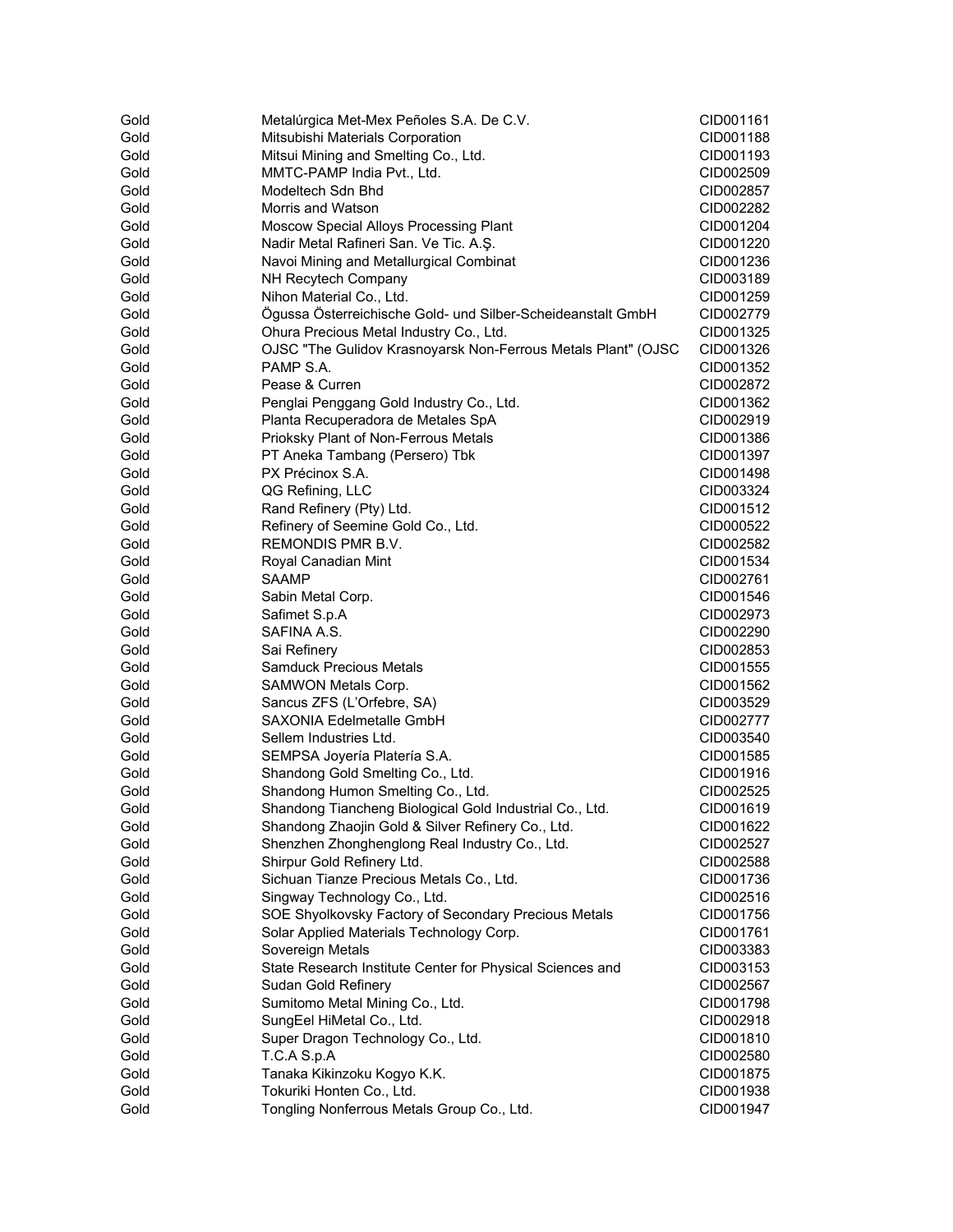| Gold     | TOO Tau-Ken-Altyn                                   | CID002615 |
|----------|-----------------------------------------------------|-----------|
| Gold     | Torecom                                             | CID001955 |
| Gold     | Umicore Precious Metals Thailand                    | CID002314 |
| Gold     | Umicore S.A. Business Unit Precious Metals Refining | CID001980 |
| Gold     | United Precious Metal Refining, Inc.                | CID001993 |
| Gold     | Valcambi S.A.                                       | CID002003 |
| Gold     | Value Trading                                       | CID003617 |
| Gold     | <b>WEEEREFINING</b>                                 | CID003615 |
| Gold     | Western Australian Mint (T/a The Perth Mint)        | CID002030 |
| Gold     | <b>WIELAND Edelmetalle GmbH</b>                     | CID002778 |
| Gold     | Yamakin Co., Ltd.                                   | CID002100 |
| Gold     | Yokohama Metal Co., Ltd.                            | CID002129 |
| Gold     | Yunnan Copper Industry Co., Ltd.                    | CID000197 |
| Gold     | Zhongkuang Gold Industry Co., Ltd.                  | CID002214 |
| Gold     | Zhongyuan Gold Smelter of Zhongjin Gold Corporation |           |
|          | Asaka Riken Co., Ltd.                               | CID002224 |
| Tantalum |                                                     | CID000092 |
| Tantalum | Changsha South Tantalum Niobium Co., Ltd.           | CID000211 |
| Tantalum | D Block Metals, LLC                                 | CID002504 |
| Tantalum | Exotech Inc.                                        | CID000456 |
| Tantalum | F&X Electro-Materials Ltd.                          | CID000460 |
| Tantalum | FIR Metals & Resource Ltd.                          | CID002505 |
| Tantalum | Global Advanced Metals Aizu                         | CID002558 |
| Tantalum | Global Advanced Metals Boyertown                    | CID002557 |
| Tantalum | H.C. Starck Hermsdorf GmbH                          | CID002547 |
| Tantalum | H.C. Starck Inc.                                    | CID002548 |
| Tantalum | Hengyang King Xing Lifeng New Materials Co., Ltd.   | CID002492 |
| Tantalum | Jiangxi Dinghai Tantalum & Niobium Co., Ltd.        | CID002512 |
| Tantalum | Jiangxi Tuohong New Raw Material                    | CID002842 |
| Tantalum | JiuJiang JinXin Nonferrous Metals Co., Ltd.         | CID000914 |
| Tantalum | Jiujiang Tanbre Co., Ltd.                           | CID000917 |
| Tantalum | Jiujiang Zhongao Tantalum & Niobium Co., Ltd.       | CID002506 |
| Tantalum | <b>KEMET de Mexico</b>                              | CID002539 |
| Tantalum | LSM Brasil S.A.                                     | CID001076 |
| Tantalum | Meta Materials                                      | CID002847 |
| Tantalum | Metallurgical Products India Pvt., Ltd.             | CID001163 |
| Tantalum | Mineração Taboca S.A.                               | CID001175 |
| Tantalum | Mitsui Mining & Smelting                            | CID001192 |
| Tantalum | Ningxia Orient Tantalum Industry Co., Ltd.          | CID001277 |
| Tantalum | <b>NPM Silmet AS</b>                                | CID001200 |
| Tantalum | QuantumClean                                        | CID001508 |
| Tantalum | Resind Indústria e Comércio Ltda.                   | CID002707 |
| Tantalum | Solikamsk Magnesium Works OAO                       | CID001769 |
| Tantalum | Taki Chemical Co., Ltd.                             | CID001869 |
| Tantalum | TANIOBIS Co., Ltd.                                  | CID002544 |
| Tantalum | <b>TANIOBIS GmbH</b>                                | CID002545 |
| Tantalum | TANIOBIS Japan Co., Ltd.                            | CID002549 |
| Tantalum | TANIOBIS Smelting GmbH & Co. KG                     | CID002550 |
| Tantalum | <b>Telex Metals</b>                                 | CID001891 |
| Tantalum | Ulba Metallurgical Plant JSC                        | CID001969 |
| Tantalum | XIMEI RESOURCES (GUANGDONG) LIMITED                 | CID000616 |
| Tantalum | XinXing HaoRong Electronic Material Co., Ltd.       | CID002508 |
| Tantalum | Yancheng Jinye New Material Technology Co., Ltd.    | CID003583 |
| Tantalum | Yanling Jincheng Tantalum & Niobium Co., Ltd.       | CID001522 |
| Tin      | Alpha                                               | CID000292 |
| Tin      | An Vinh Joint Stock Mineral Processing Company      | CID002703 |
| Tin      | Chenzhou Yunxiang Mining and Metallurgy Co., Ltd.   | CID000228 |
| Tin      | Chifeng Dajingzi Tin Industry Co., Ltd.             |           |
|          |                                                     | CID003190 |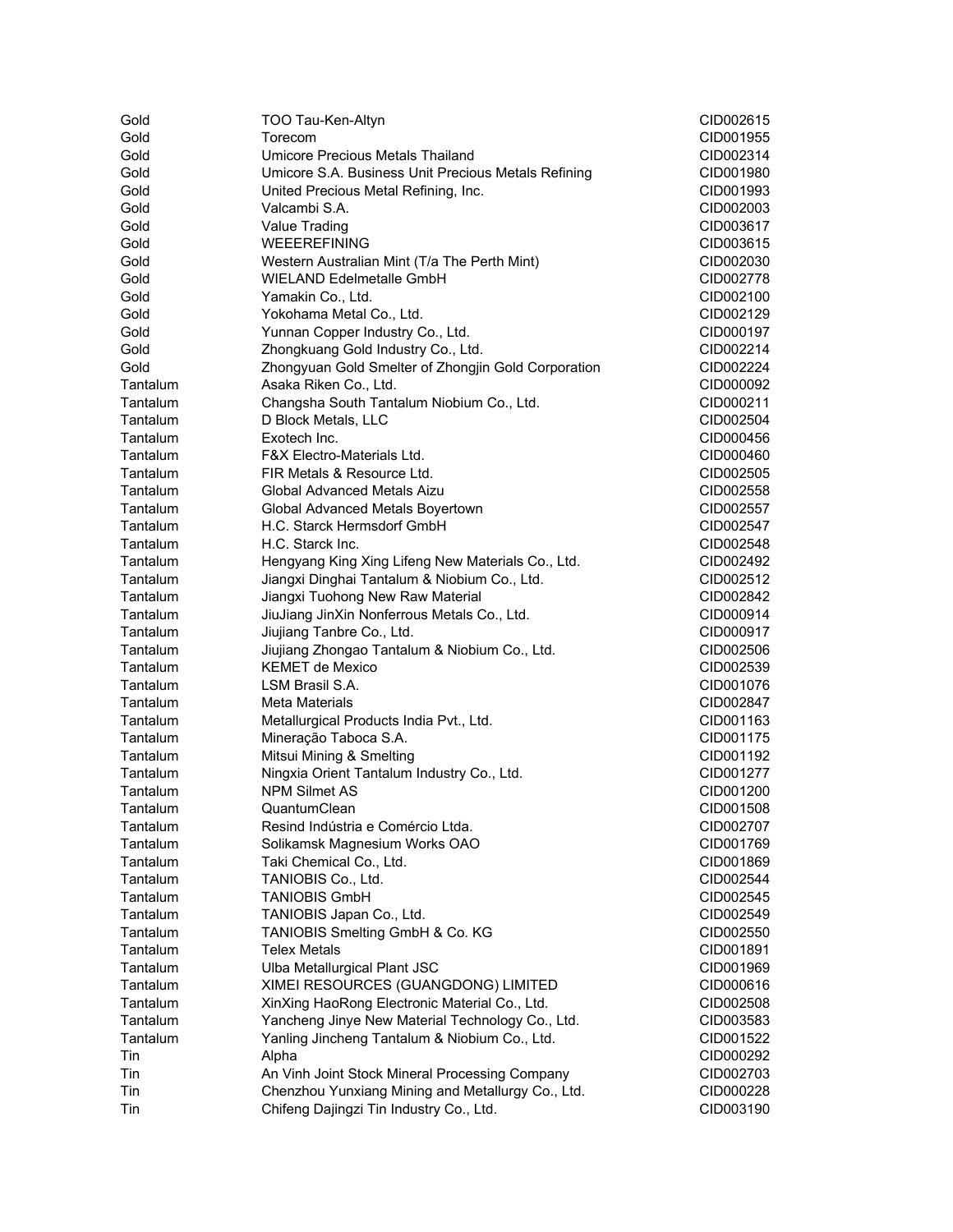| Tin<br>CRM Fundicao De Metais E Comercio De Equipamentos<br>Tin<br><b>CRM Synergies</b><br>CV Ayi Jaya<br>Tin<br>CV Venus Inti Perkasa<br>Tin<br>Dongguan CiEXPO Environmental Engineering Co., Ltd.<br>Tin<br>Tin<br>Dowa<br>Tin<br>Electro-Mechanical Facility of the Cao Bang Minerals & Metallurgy<br>Tin<br><b>EM Vinto</b><br>Tin<br>Estanho de Rondônia S.A.<br>CID000448<br>Tin<br>Fabrica Auricchio Industria e Comercio Ltda.<br>Tin<br>Fenix Metals<br>Tin<br>Gejiu City Fuxiang Industry and Trade Co., Ltd.<br>Gejiu Kai Meng Industry and Trade LLC<br>Tin<br>Tin<br>Gejiu Non-Ferrous Metal Processing Co., Ltd.<br>Gejiu Yunxin Nonferrous Electrolysis Co., Ltd.<br>Tin<br>CID001908<br>Gejiu Zili Mining And Metallurgy Co., Ltd.<br>Tin<br>CID000555<br>Tin<br>Guangdong Hanhe Non-Ferrous Metal Co., Ltd.<br>CID003116<br>Tin<br>HuiChang Hill Tin Industry Co., Ltd.<br>CID002844<br>Jiangxi New Nanshan Technology Ltd.<br>Tin<br>CID001231<br>Luna Smelter, Ltd.<br>Tin<br>CID003387<br>Ma'anshan Weitai Tin Co., Ltd.<br>Tin<br>CID003379<br>Magnu's Minerais Metais e Ligas Ltda.<br>Tin<br>CID002468<br>Malaysia Smelting Corporation (MSC)<br>Tin<br>CID001105<br>Tin<br>Melt Metais e Ligas S.A.<br>CID002500<br>Tin<br>Metallic Resources, Inc.<br>CID001142<br>Tin<br>Metallo Belgium N.V.<br>CID002773<br>Tin<br>Metallo Spain S.L.U.<br>CID002774<br>Tin<br>Mineração Taboca S.A.<br>CID001173<br>Tin<br>Minsur<br>CID001182<br>Tin<br>Mitsubishi Materials Corporation<br>CID001191<br>Tin<br>Modeltech Sdn Bhd<br>CID002858<br>Tin<br>Nghe Tinh Non-Ferrous Metals Joint Stock Company<br>CID002573<br>Tin<br>Novosibirsk Processing Plant Ltd.<br>CID001305<br>Tin<br>O.M. Manufacturing (Thailand) Co., Ltd.<br>CID001314<br>O.M. Manufacturing Philippines, Inc.<br>Tin<br>CID002517<br>Tin<br>Operaciones Metalúrgicas S.A.<br>CID001337<br>Tin<br>Pongpipat Company Limited<br>CID003208<br>Precious Minerals and Smelting Limited<br>Tin<br>PT Aries Kencana Sejahtera<br>Tin<br>CID000309<br>CID001399<br>Tin<br>PT Artha Cipta Langgeng<br>Tin<br>PT ATD Makmur Mandiri Jaya<br>CID002503<br>PT Babel Inti Perkasa<br>Tin<br>CID001402<br>Tin<br>PT Babel Surya Alam Lestari<br>CID001406<br>Tin<br>PT Bangka Serumpun<br>CID003205<br>Tin<br>PT Belitung Industri Sejahtera<br>CID001421<br>Tin<br>PT Bukit Timah<br>CID001428<br>Tin<br>PT Cipta Persada Mulia<br>CID002696<br>Tin<br>PT Lautan Harmonis Sejahtera<br>CID002870<br>PT Masbro Alam Stania<br>Tin<br>CID003380<br>Tin<br>PT Menara Cipta Mulia<br>PT Mitra Stania Prima<br>Tin<br>PT Mitra Sukses Globalindo<br>Tin<br>CID003449<br>PT Panca Mega Persada<br>Tin<br>CID001457<br>Tin<br>PT Prima Timah Utama<br>CID001458<br>PT Rajawali Rimba Perkasa<br>Tin<br>CID003381<br>PT Rajehan Ariq<br>Tin | Tin | China Tin Group Co., Ltd. | CID001070 |
|----------------------------------------------------------------------------------------------------------------------------------------------------------------------------------------------------------------------------------------------------------------------------------------------------------------------------------------------------------------------------------------------------------------------------------------------------------------------------------------------------------------------------------------------------------------------------------------------------------------------------------------------------------------------------------------------------------------------------------------------------------------------------------------------------------------------------------------------------------------------------------------------------------------------------------------------------------------------------------------------------------------------------------------------------------------------------------------------------------------------------------------------------------------------------------------------------------------------------------------------------------------------------------------------------------------------------------------------------------------------------------------------------------------------------------------------------------------------------------------------------------------------------------------------------------------------------------------------------------------------------------------------------------------------------------------------------------------------------------------------------------------------------------------------------------------------------------------------------------------------------------------------------------------------------------------------------------------------------------------------------------------------------------------------------------------------------------------------------------------------------------------------------------------------------------------------------------------------------------------------------------------------------------------------------------------------------------------------------------------------------------------------------------------------------------------------------------------------------------------------------------------------------------------------------------------------------------------------------------------------------------------------------------------------------------------------------------------------------------------------------------------------------------------------------------------|-----|---------------------------|-----------|
|                                                                                                                                                                                                                                                                                                                                                                                                                                                                                                                                                                                                                                                                                                                                                                                                                                                                                                                                                                                                                                                                                                                                                                                                                                                                                                                                                                                                                                                                                                                                                                                                                                                                                                                                                                                                                                                                                                                                                                                                                                                                                                                                                                                                                                                                                                                                                                                                                                                                                                                                                                                                                                                                                                                                                                                                                |     |                           | CID003486 |
|                                                                                                                                                                                                                                                                                                                                                                                                                                                                                                                                                                                                                                                                                                                                                                                                                                                                                                                                                                                                                                                                                                                                                                                                                                                                                                                                                                                                                                                                                                                                                                                                                                                                                                                                                                                                                                                                                                                                                                                                                                                                                                                                                                                                                                                                                                                                                                                                                                                                                                                                                                                                                                                                                                                                                                                                                |     |                           | CID003524 |
|                                                                                                                                                                                                                                                                                                                                                                                                                                                                                                                                                                                                                                                                                                                                                                                                                                                                                                                                                                                                                                                                                                                                                                                                                                                                                                                                                                                                                                                                                                                                                                                                                                                                                                                                                                                                                                                                                                                                                                                                                                                                                                                                                                                                                                                                                                                                                                                                                                                                                                                                                                                                                                                                                                                                                                                                                |     |                           | CID002570 |
|                                                                                                                                                                                                                                                                                                                                                                                                                                                                                                                                                                                                                                                                                                                                                                                                                                                                                                                                                                                                                                                                                                                                                                                                                                                                                                                                                                                                                                                                                                                                                                                                                                                                                                                                                                                                                                                                                                                                                                                                                                                                                                                                                                                                                                                                                                                                                                                                                                                                                                                                                                                                                                                                                                                                                                                                                |     |                           | CID002455 |
|                                                                                                                                                                                                                                                                                                                                                                                                                                                                                                                                                                                                                                                                                                                                                                                                                                                                                                                                                                                                                                                                                                                                                                                                                                                                                                                                                                                                                                                                                                                                                                                                                                                                                                                                                                                                                                                                                                                                                                                                                                                                                                                                                                                                                                                                                                                                                                                                                                                                                                                                                                                                                                                                                                                                                                                                                |     |                           | CID003356 |
|                                                                                                                                                                                                                                                                                                                                                                                                                                                                                                                                                                                                                                                                                                                                                                                                                                                                                                                                                                                                                                                                                                                                                                                                                                                                                                                                                                                                                                                                                                                                                                                                                                                                                                                                                                                                                                                                                                                                                                                                                                                                                                                                                                                                                                                                                                                                                                                                                                                                                                                                                                                                                                                                                                                                                                                                                |     |                           | CID000402 |
|                                                                                                                                                                                                                                                                                                                                                                                                                                                                                                                                                                                                                                                                                                                                                                                                                                                                                                                                                                                                                                                                                                                                                                                                                                                                                                                                                                                                                                                                                                                                                                                                                                                                                                                                                                                                                                                                                                                                                                                                                                                                                                                                                                                                                                                                                                                                                                                                                                                                                                                                                                                                                                                                                                                                                                                                                |     |                           | CID002572 |
|                                                                                                                                                                                                                                                                                                                                                                                                                                                                                                                                                                                                                                                                                                                                                                                                                                                                                                                                                                                                                                                                                                                                                                                                                                                                                                                                                                                                                                                                                                                                                                                                                                                                                                                                                                                                                                                                                                                                                                                                                                                                                                                                                                                                                                                                                                                                                                                                                                                                                                                                                                                                                                                                                                                                                                                                                |     |                           | CID000438 |
|                                                                                                                                                                                                                                                                                                                                                                                                                                                                                                                                                                                                                                                                                                                                                                                                                                                                                                                                                                                                                                                                                                                                                                                                                                                                                                                                                                                                                                                                                                                                                                                                                                                                                                                                                                                                                                                                                                                                                                                                                                                                                                                                                                                                                                                                                                                                                                                                                                                                                                                                                                                                                                                                                                                                                                                                                |     |                           |           |
|                                                                                                                                                                                                                                                                                                                                                                                                                                                                                                                                                                                                                                                                                                                                                                                                                                                                                                                                                                                                                                                                                                                                                                                                                                                                                                                                                                                                                                                                                                                                                                                                                                                                                                                                                                                                                                                                                                                                                                                                                                                                                                                                                                                                                                                                                                                                                                                                                                                                                                                                                                                                                                                                                                                                                                                                                |     |                           | CID003582 |
|                                                                                                                                                                                                                                                                                                                                                                                                                                                                                                                                                                                                                                                                                                                                                                                                                                                                                                                                                                                                                                                                                                                                                                                                                                                                                                                                                                                                                                                                                                                                                                                                                                                                                                                                                                                                                                                                                                                                                                                                                                                                                                                                                                                                                                                                                                                                                                                                                                                                                                                                                                                                                                                                                                                                                                                                                |     |                           | CID000468 |
|                                                                                                                                                                                                                                                                                                                                                                                                                                                                                                                                                                                                                                                                                                                                                                                                                                                                                                                                                                                                                                                                                                                                                                                                                                                                                                                                                                                                                                                                                                                                                                                                                                                                                                                                                                                                                                                                                                                                                                                                                                                                                                                                                                                                                                                                                                                                                                                                                                                                                                                                                                                                                                                                                                                                                                                                                |     |                           | CID003410 |
|                                                                                                                                                                                                                                                                                                                                                                                                                                                                                                                                                                                                                                                                                                                                                                                                                                                                                                                                                                                                                                                                                                                                                                                                                                                                                                                                                                                                                                                                                                                                                                                                                                                                                                                                                                                                                                                                                                                                                                                                                                                                                                                                                                                                                                                                                                                                                                                                                                                                                                                                                                                                                                                                                                                                                                                                                |     |                           | CID000942 |
|                                                                                                                                                                                                                                                                                                                                                                                                                                                                                                                                                                                                                                                                                                                                                                                                                                                                                                                                                                                                                                                                                                                                                                                                                                                                                                                                                                                                                                                                                                                                                                                                                                                                                                                                                                                                                                                                                                                                                                                                                                                                                                                                                                                                                                                                                                                                                                                                                                                                                                                                                                                                                                                                                                                                                                                                                |     |                           | CID000538 |
|                                                                                                                                                                                                                                                                                                                                                                                                                                                                                                                                                                                                                                                                                                                                                                                                                                                                                                                                                                                                                                                                                                                                                                                                                                                                                                                                                                                                                                                                                                                                                                                                                                                                                                                                                                                                                                                                                                                                                                                                                                                                                                                                                                                                                                                                                                                                                                                                                                                                                                                                                                                                                                                                                                                                                                                                                |     |                           |           |
|                                                                                                                                                                                                                                                                                                                                                                                                                                                                                                                                                                                                                                                                                                                                                                                                                                                                                                                                                                                                                                                                                                                                                                                                                                                                                                                                                                                                                                                                                                                                                                                                                                                                                                                                                                                                                                                                                                                                                                                                                                                                                                                                                                                                                                                                                                                                                                                                                                                                                                                                                                                                                                                                                                                                                                                                                |     |                           |           |
|                                                                                                                                                                                                                                                                                                                                                                                                                                                                                                                                                                                                                                                                                                                                                                                                                                                                                                                                                                                                                                                                                                                                                                                                                                                                                                                                                                                                                                                                                                                                                                                                                                                                                                                                                                                                                                                                                                                                                                                                                                                                                                                                                                                                                                                                                                                                                                                                                                                                                                                                                                                                                                                                                                                                                                                                                |     |                           |           |
|                                                                                                                                                                                                                                                                                                                                                                                                                                                                                                                                                                                                                                                                                                                                                                                                                                                                                                                                                                                                                                                                                                                                                                                                                                                                                                                                                                                                                                                                                                                                                                                                                                                                                                                                                                                                                                                                                                                                                                                                                                                                                                                                                                                                                                                                                                                                                                                                                                                                                                                                                                                                                                                                                                                                                                                                                |     |                           |           |
|                                                                                                                                                                                                                                                                                                                                                                                                                                                                                                                                                                                                                                                                                                                                                                                                                                                                                                                                                                                                                                                                                                                                                                                                                                                                                                                                                                                                                                                                                                                                                                                                                                                                                                                                                                                                                                                                                                                                                                                                                                                                                                                                                                                                                                                                                                                                                                                                                                                                                                                                                                                                                                                                                                                                                                                                                |     |                           |           |
|                                                                                                                                                                                                                                                                                                                                                                                                                                                                                                                                                                                                                                                                                                                                                                                                                                                                                                                                                                                                                                                                                                                                                                                                                                                                                                                                                                                                                                                                                                                                                                                                                                                                                                                                                                                                                                                                                                                                                                                                                                                                                                                                                                                                                                                                                                                                                                                                                                                                                                                                                                                                                                                                                                                                                                                                                |     |                           |           |
|                                                                                                                                                                                                                                                                                                                                                                                                                                                                                                                                                                                                                                                                                                                                                                                                                                                                                                                                                                                                                                                                                                                                                                                                                                                                                                                                                                                                                                                                                                                                                                                                                                                                                                                                                                                                                                                                                                                                                                                                                                                                                                                                                                                                                                                                                                                                                                                                                                                                                                                                                                                                                                                                                                                                                                                                                |     |                           |           |
|                                                                                                                                                                                                                                                                                                                                                                                                                                                                                                                                                                                                                                                                                                                                                                                                                                                                                                                                                                                                                                                                                                                                                                                                                                                                                                                                                                                                                                                                                                                                                                                                                                                                                                                                                                                                                                                                                                                                                                                                                                                                                                                                                                                                                                                                                                                                                                                                                                                                                                                                                                                                                                                                                                                                                                                                                |     |                           |           |
|                                                                                                                                                                                                                                                                                                                                                                                                                                                                                                                                                                                                                                                                                                                                                                                                                                                                                                                                                                                                                                                                                                                                                                                                                                                                                                                                                                                                                                                                                                                                                                                                                                                                                                                                                                                                                                                                                                                                                                                                                                                                                                                                                                                                                                                                                                                                                                                                                                                                                                                                                                                                                                                                                                                                                                                                                |     |                           |           |
|                                                                                                                                                                                                                                                                                                                                                                                                                                                                                                                                                                                                                                                                                                                                                                                                                                                                                                                                                                                                                                                                                                                                                                                                                                                                                                                                                                                                                                                                                                                                                                                                                                                                                                                                                                                                                                                                                                                                                                                                                                                                                                                                                                                                                                                                                                                                                                                                                                                                                                                                                                                                                                                                                                                                                                                                                |     |                           |           |
|                                                                                                                                                                                                                                                                                                                                                                                                                                                                                                                                                                                                                                                                                                                                                                                                                                                                                                                                                                                                                                                                                                                                                                                                                                                                                                                                                                                                                                                                                                                                                                                                                                                                                                                                                                                                                                                                                                                                                                                                                                                                                                                                                                                                                                                                                                                                                                                                                                                                                                                                                                                                                                                                                                                                                                                                                |     |                           |           |
|                                                                                                                                                                                                                                                                                                                                                                                                                                                                                                                                                                                                                                                                                                                                                                                                                                                                                                                                                                                                                                                                                                                                                                                                                                                                                                                                                                                                                                                                                                                                                                                                                                                                                                                                                                                                                                                                                                                                                                                                                                                                                                                                                                                                                                                                                                                                                                                                                                                                                                                                                                                                                                                                                                                                                                                                                |     |                           |           |
|                                                                                                                                                                                                                                                                                                                                                                                                                                                                                                                                                                                                                                                                                                                                                                                                                                                                                                                                                                                                                                                                                                                                                                                                                                                                                                                                                                                                                                                                                                                                                                                                                                                                                                                                                                                                                                                                                                                                                                                                                                                                                                                                                                                                                                                                                                                                                                                                                                                                                                                                                                                                                                                                                                                                                                                                                |     |                           |           |
|                                                                                                                                                                                                                                                                                                                                                                                                                                                                                                                                                                                                                                                                                                                                                                                                                                                                                                                                                                                                                                                                                                                                                                                                                                                                                                                                                                                                                                                                                                                                                                                                                                                                                                                                                                                                                                                                                                                                                                                                                                                                                                                                                                                                                                                                                                                                                                                                                                                                                                                                                                                                                                                                                                                                                                                                                |     |                           |           |
|                                                                                                                                                                                                                                                                                                                                                                                                                                                                                                                                                                                                                                                                                                                                                                                                                                                                                                                                                                                                                                                                                                                                                                                                                                                                                                                                                                                                                                                                                                                                                                                                                                                                                                                                                                                                                                                                                                                                                                                                                                                                                                                                                                                                                                                                                                                                                                                                                                                                                                                                                                                                                                                                                                                                                                                                                |     |                           |           |
|                                                                                                                                                                                                                                                                                                                                                                                                                                                                                                                                                                                                                                                                                                                                                                                                                                                                                                                                                                                                                                                                                                                                                                                                                                                                                                                                                                                                                                                                                                                                                                                                                                                                                                                                                                                                                                                                                                                                                                                                                                                                                                                                                                                                                                                                                                                                                                                                                                                                                                                                                                                                                                                                                                                                                                                                                |     |                           |           |
|                                                                                                                                                                                                                                                                                                                                                                                                                                                                                                                                                                                                                                                                                                                                                                                                                                                                                                                                                                                                                                                                                                                                                                                                                                                                                                                                                                                                                                                                                                                                                                                                                                                                                                                                                                                                                                                                                                                                                                                                                                                                                                                                                                                                                                                                                                                                                                                                                                                                                                                                                                                                                                                                                                                                                                                                                |     |                           |           |
|                                                                                                                                                                                                                                                                                                                                                                                                                                                                                                                                                                                                                                                                                                                                                                                                                                                                                                                                                                                                                                                                                                                                                                                                                                                                                                                                                                                                                                                                                                                                                                                                                                                                                                                                                                                                                                                                                                                                                                                                                                                                                                                                                                                                                                                                                                                                                                                                                                                                                                                                                                                                                                                                                                                                                                                                                |     |                           |           |
|                                                                                                                                                                                                                                                                                                                                                                                                                                                                                                                                                                                                                                                                                                                                                                                                                                                                                                                                                                                                                                                                                                                                                                                                                                                                                                                                                                                                                                                                                                                                                                                                                                                                                                                                                                                                                                                                                                                                                                                                                                                                                                                                                                                                                                                                                                                                                                                                                                                                                                                                                                                                                                                                                                                                                                                                                |     |                           |           |
|                                                                                                                                                                                                                                                                                                                                                                                                                                                                                                                                                                                                                                                                                                                                                                                                                                                                                                                                                                                                                                                                                                                                                                                                                                                                                                                                                                                                                                                                                                                                                                                                                                                                                                                                                                                                                                                                                                                                                                                                                                                                                                                                                                                                                                                                                                                                                                                                                                                                                                                                                                                                                                                                                                                                                                                                                |     |                           |           |
|                                                                                                                                                                                                                                                                                                                                                                                                                                                                                                                                                                                                                                                                                                                                                                                                                                                                                                                                                                                                                                                                                                                                                                                                                                                                                                                                                                                                                                                                                                                                                                                                                                                                                                                                                                                                                                                                                                                                                                                                                                                                                                                                                                                                                                                                                                                                                                                                                                                                                                                                                                                                                                                                                                                                                                                                                |     |                           |           |
|                                                                                                                                                                                                                                                                                                                                                                                                                                                                                                                                                                                                                                                                                                                                                                                                                                                                                                                                                                                                                                                                                                                                                                                                                                                                                                                                                                                                                                                                                                                                                                                                                                                                                                                                                                                                                                                                                                                                                                                                                                                                                                                                                                                                                                                                                                                                                                                                                                                                                                                                                                                                                                                                                                                                                                                                                |     |                           |           |
|                                                                                                                                                                                                                                                                                                                                                                                                                                                                                                                                                                                                                                                                                                                                                                                                                                                                                                                                                                                                                                                                                                                                                                                                                                                                                                                                                                                                                                                                                                                                                                                                                                                                                                                                                                                                                                                                                                                                                                                                                                                                                                                                                                                                                                                                                                                                                                                                                                                                                                                                                                                                                                                                                                                                                                                                                |     |                           |           |
|                                                                                                                                                                                                                                                                                                                                                                                                                                                                                                                                                                                                                                                                                                                                                                                                                                                                                                                                                                                                                                                                                                                                                                                                                                                                                                                                                                                                                                                                                                                                                                                                                                                                                                                                                                                                                                                                                                                                                                                                                                                                                                                                                                                                                                                                                                                                                                                                                                                                                                                                                                                                                                                                                                                                                                                                                |     |                           | CID003409 |
|                                                                                                                                                                                                                                                                                                                                                                                                                                                                                                                                                                                                                                                                                                                                                                                                                                                                                                                                                                                                                                                                                                                                                                                                                                                                                                                                                                                                                                                                                                                                                                                                                                                                                                                                                                                                                                                                                                                                                                                                                                                                                                                                                                                                                                                                                                                                                                                                                                                                                                                                                                                                                                                                                                                                                                                                                |     |                           |           |
|                                                                                                                                                                                                                                                                                                                                                                                                                                                                                                                                                                                                                                                                                                                                                                                                                                                                                                                                                                                                                                                                                                                                                                                                                                                                                                                                                                                                                                                                                                                                                                                                                                                                                                                                                                                                                                                                                                                                                                                                                                                                                                                                                                                                                                                                                                                                                                                                                                                                                                                                                                                                                                                                                                                                                                                                                |     |                           |           |
|                                                                                                                                                                                                                                                                                                                                                                                                                                                                                                                                                                                                                                                                                                                                                                                                                                                                                                                                                                                                                                                                                                                                                                                                                                                                                                                                                                                                                                                                                                                                                                                                                                                                                                                                                                                                                                                                                                                                                                                                                                                                                                                                                                                                                                                                                                                                                                                                                                                                                                                                                                                                                                                                                                                                                                                                                |     |                           |           |
|                                                                                                                                                                                                                                                                                                                                                                                                                                                                                                                                                                                                                                                                                                                                                                                                                                                                                                                                                                                                                                                                                                                                                                                                                                                                                                                                                                                                                                                                                                                                                                                                                                                                                                                                                                                                                                                                                                                                                                                                                                                                                                                                                                                                                                                                                                                                                                                                                                                                                                                                                                                                                                                                                                                                                                                                                |     |                           |           |
|                                                                                                                                                                                                                                                                                                                                                                                                                                                                                                                                                                                                                                                                                                                                                                                                                                                                                                                                                                                                                                                                                                                                                                                                                                                                                                                                                                                                                                                                                                                                                                                                                                                                                                                                                                                                                                                                                                                                                                                                                                                                                                                                                                                                                                                                                                                                                                                                                                                                                                                                                                                                                                                                                                                                                                                                                |     |                           |           |
|                                                                                                                                                                                                                                                                                                                                                                                                                                                                                                                                                                                                                                                                                                                                                                                                                                                                                                                                                                                                                                                                                                                                                                                                                                                                                                                                                                                                                                                                                                                                                                                                                                                                                                                                                                                                                                                                                                                                                                                                                                                                                                                                                                                                                                                                                                                                                                                                                                                                                                                                                                                                                                                                                                                                                                                                                |     |                           |           |
|                                                                                                                                                                                                                                                                                                                                                                                                                                                                                                                                                                                                                                                                                                                                                                                                                                                                                                                                                                                                                                                                                                                                                                                                                                                                                                                                                                                                                                                                                                                                                                                                                                                                                                                                                                                                                                                                                                                                                                                                                                                                                                                                                                                                                                                                                                                                                                                                                                                                                                                                                                                                                                                                                                                                                                                                                |     |                           |           |
|                                                                                                                                                                                                                                                                                                                                                                                                                                                                                                                                                                                                                                                                                                                                                                                                                                                                                                                                                                                                                                                                                                                                                                                                                                                                                                                                                                                                                                                                                                                                                                                                                                                                                                                                                                                                                                                                                                                                                                                                                                                                                                                                                                                                                                                                                                                                                                                                                                                                                                                                                                                                                                                                                                                                                                                                                |     |                           |           |
|                                                                                                                                                                                                                                                                                                                                                                                                                                                                                                                                                                                                                                                                                                                                                                                                                                                                                                                                                                                                                                                                                                                                                                                                                                                                                                                                                                                                                                                                                                                                                                                                                                                                                                                                                                                                                                                                                                                                                                                                                                                                                                                                                                                                                                                                                                                                                                                                                                                                                                                                                                                                                                                                                                                                                                                                                |     |                           |           |
|                                                                                                                                                                                                                                                                                                                                                                                                                                                                                                                                                                                                                                                                                                                                                                                                                                                                                                                                                                                                                                                                                                                                                                                                                                                                                                                                                                                                                                                                                                                                                                                                                                                                                                                                                                                                                                                                                                                                                                                                                                                                                                                                                                                                                                                                                                                                                                                                                                                                                                                                                                                                                                                                                                                                                                                                                |     |                           |           |
|                                                                                                                                                                                                                                                                                                                                                                                                                                                                                                                                                                                                                                                                                                                                                                                                                                                                                                                                                                                                                                                                                                                                                                                                                                                                                                                                                                                                                                                                                                                                                                                                                                                                                                                                                                                                                                                                                                                                                                                                                                                                                                                                                                                                                                                                                                                                                                                                                                                                                                                                                                                                                                                                                                                                                                                                                |     |                           |           |
|                                                                                                                                                                                                                                                                                                                                                                                                                                                                                                                                                                                                                                                                                                                                                                                                                                                                                                                                                                                                                                                                                                                                                                                                                                                                                                                                                                                                                                                                                                                                                                                                                                                                                                                                                                                                                                                                                                                                                                                                                                                                                                                                                                                                                                                                                                                                                                                                                                                                                                                                                                                                                                                                                                                                                                                                                |     |                           | CID002835 |
|                                                                                                                                                                                                                                                                                                                                                                                                                                                                                                                                                                                                                                                                                                                                                                                                                                                                                                                                                                                                                                                                                                                                                                                                                                                                                                                                                                                                                                                                                                                                                                                                                                                                                                                                                                                                                                                                                                                                                                                                                                                                                                                                                                                                                                                                                                                                                                                                                                                                                                                                                                                                                                                                                                                                                                                                                |     |                           | CID001453 |
|                                                                                                                                                                                                                                                                                                                                                                                                                                                                                                                                                                                                                                                                                                                                                                                                                                                                                                                                                                                                                                                                                                                                                                                                                                                                                                                                                                                                                                                                                                                                                                                                                                                                                                                                                                                                                                                                                                                                                                                                                                                                                                                                                                                                                                                                                                                                                                                                                                                                                                                                                                                                                                                                                                                                                                                                                |     |                           |           |
|                                                                                                                                                                                                                                                                                                                                                                                                                                                                                                                                                                                                                                                                                                                                                                                                                                                                                                                                                                                                                                                                                                                                                                                                                                                                                                                                                                                                                                                                                                                                                                                                                                                                                                                                                                                                                                                                                                                                                                                                                                                                                                                                                                                                                                                                                                                                                                                                                                                                                                                                                                                                                                                                                                                                                                                                                |     |                           |           |
|                                                                                                                                                                                                                                                                                                                                                                                                                                                                                                                                                                                                                                                                                                                                                                                                                                                                                                                                                                                                                                                                                                                                                                                                                                                                                                                                                                                                                                                                                                                                                                                                                                                                                                                                                                                                                                                                                                                                                                                                                                                                                                                                                                                                                                                                                                                                                                                                                                                                                                                                                                                                                                                                                                                                                                                                                |     |                           |           |
|                                                                                                                                                                                                                                                                                                                                                                                                                                                                                                                                                                                                                                                                                                                                                                                                                                                                                                                                                                                                                                                                                                                                                                                                                                                                                                                                                                                                                                                                                                                                                                                                                                                                                                                                                                                                                                                                                                                                                                                                                                                                                                                                                                                                                                                                                                                                                                                                                                                                                                                                                                                                                                                                                                                                                                                                                |     |                           |           |
|                                                                                                                                                                                                                                                                                                                                                                                                                                                                                                                                                                                                                                                                                                                                                                                                                                                                                                                                                                                                                                                                                                                                                                                                                                                                                                                                                                                                                                                                                                                                                                                                                                                                                                                                                                                                                                                                                                                                                                                                                                                                                                                                                                                                                                                                                                                                                                                                                                                                                                                                                                                                                                                                                                                                                                                                                |     |                           | CID002593 |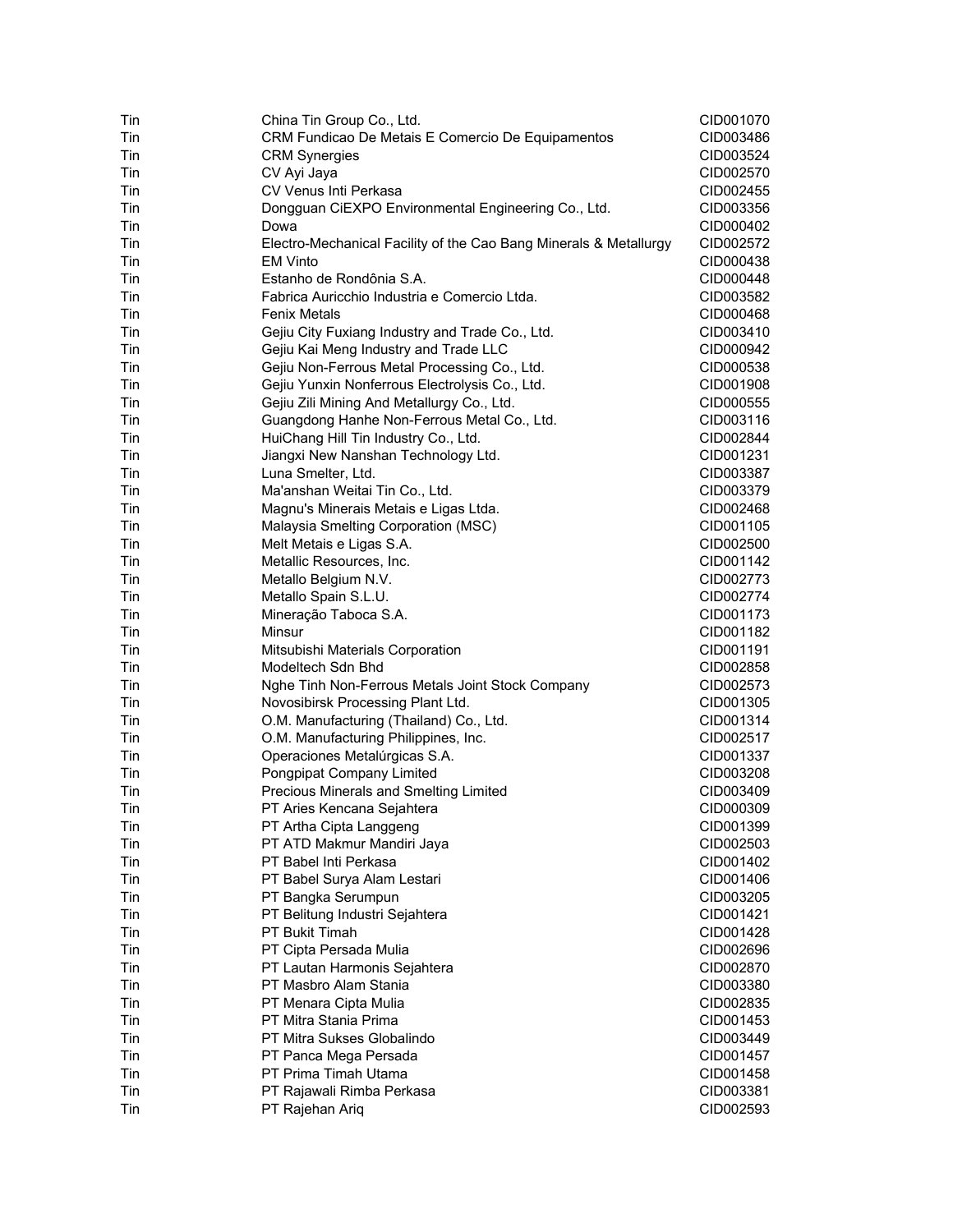| Tin      | PT Refined Bangka Tin                                         | CID001460 |
|----------|---------------------------------------------------------------|-----------|
| Tin      | PT Sariwiguna Binasentosa                                     | CID001463 |
| Tin      | PT Stanindo Inti Perkasa                                      | CID001468 |
| Tin      | <b>PT Sukses Inti Makmur</b>                                  | CID002816 |
| Tin      | PT Timah Nusantara                                            | CID001486 |
| Tin      | PT Timah Tbk Kundur                                           | CID001477 |
| Tin      | <b>PT Timah Tbk Mentok</b>                                    | CID001482 |
| Tin      | PT Tinindo Inter Nusa                                         | CID001490 |
| Tin      | Resind Indústria e Comércio Ltda.                             | CID002706 |
| Tin      | Rui Da Hung                                                   | CID001539 |
| Tin      | Soft Metais Ltda.                                             | CID001758 |
| Tin      | Super Ligas                                                   | CID002756 |
| Tin      | Thai Nguyen Mining and Metallurgy Co., Ltd.                   | CID002834 |
| Tin      | Thaisarco                                                     | CID001898 |
| Tin      | Tin Technology & Refining                                     | CID003325 |
| Tin      | Tuyen Quang Non-Ferrous Metals Joint Stock Company            | CID002574 |
| Tin      | VQB Mineral and Trading Group JSC                             | CID002015 |
| Tin      | White Solder Metalurgia e Mineração Ltda.                     | CID002036 |
| Tin      | Yunnan Chengfeng Non-ferrous Metals Co., Ltd.                 | CID002158 |
| Tin      | Yunnan Tin Company Limited                                    | CID002180 |
| Tin      | Yunnan Yunfan Non-ferrous Metals Co., Ltd.                    | CID003397 |
| Tungsten | A.L.M.T. Corp.                                                | CID000004 |
| Tungsten | <b>ACL Metais Eireli</b>                                      | CID002833 |
| Tungsten | Albasteel Industria e Comercio de Ligas Para Fundicao Ltd.    | CID003427 |
| Tungsten | <b>Artek LLC</b>                                              | CID003553 |
|          |                                                               | CID002502 |
| Tungsten | Asia Tungsten Products Vietnam Ltd.                           | CID002513 |
| Tungsten | Chenzhou Diamond Tungsten Products Co., Ltd.                  |           |
| Tungsten | China Molybdenum Co., Ltd.                                    | CID002641 |
| Tungsten | Chongyi Zhangyuan Tungsten Co., Ltd.                          | CID000258 |
| Tungsten | CNMC (Guangxi) PGMA Co., Ltd.                                 | CID000281 |
| Tungsten | <b>Cronimet Brasil Ltda</b>                                   | CID003468 |
| Tungsten | Fujian Ganmin RareMetal Co., Ltd.                             | CID003401 |
| Tungsten | Fujian Xinlu Tungsten                                         | CID003609 |
| Tungsten | Ganzhou Haichuang Tungsten Co., Ltd.                          | CID002645 |
| Tungsten | Ganzhou Huaxing Tungsten Products Co., Ltd.                   | CID000875 |
| Tungsten | Ganzhou Jiangwu Ferrotungsten Co., Ltd.                       | CID002315 |
| Tungsten | Ganzhou Seadragon W & Mo Co., Ltd.                            | CID002494 |
| Tungsten | GEM Co., Ltd.                                                 | CID003417 |
| Tungsten | Global Tungsten & Powders Corp.                               | CID000568 |
| Tungsten | Guangdong Xianglu Tungsten Co., Ltd.                          | CID000218 |
| Tungsten | H.C. Starck Tungsten GmbH                                     | CID002541 |
| Tungsten | Hunan Chenzhou Mining Co., Ltd.                               | CID000766 |
| Tungsten | Hunan Chunchang Nonferrous Metals Co., Ltd.                   | CID000769 |
| Tungsten | Hydrometallurg, JSC                                           | CID002649 |
| Tungsten | Japan New Metals Co., Ltd.                                    | CID000825 |
| Tungsten | Jiangwu H.C. Starck Tungsten Products Co., Ltd.               | CID002551 |
| Tungsten | Jiangxi Gan Bei Tungsten Co., Ltd.                            | CID002321 |
| Tungsten | Jiangxi Minmetals Gao'an Non-ferrous Metals Co., Ltd.         | CID002313 |
| Tungsten | Jiangxi Tonggu Non-ferrous Metallurgical & Chemical Co., Ltd. | CID002318 |
| Tungsten | Jiangxi Xinsheng Tungsten Industry Co., Ltd.                  | CID002317 |
| Tungsten | Jiangxi Yaosheng Tungsten Co., Ltd.                           | CID002316 |
| Tungsten | JSC "Kirovgrad Hard Alloys Plant"                             | CID003408 |
| Tungsten | Kennametal Fallon                                             | CID000966 |
| Tungsten | Kennametal Huntsville                                         | CID000105 |
| Tungsten | KGETS Co., Ltd.                                               | CID003388 |
| Tungsten | Lianyou Metals Co., Ltd.                                      | CID003407 |
| Tungsten | Malipo Haiyu Tungsten Co., Ltd.                               | CID002319 |
|          |                                                               |           |